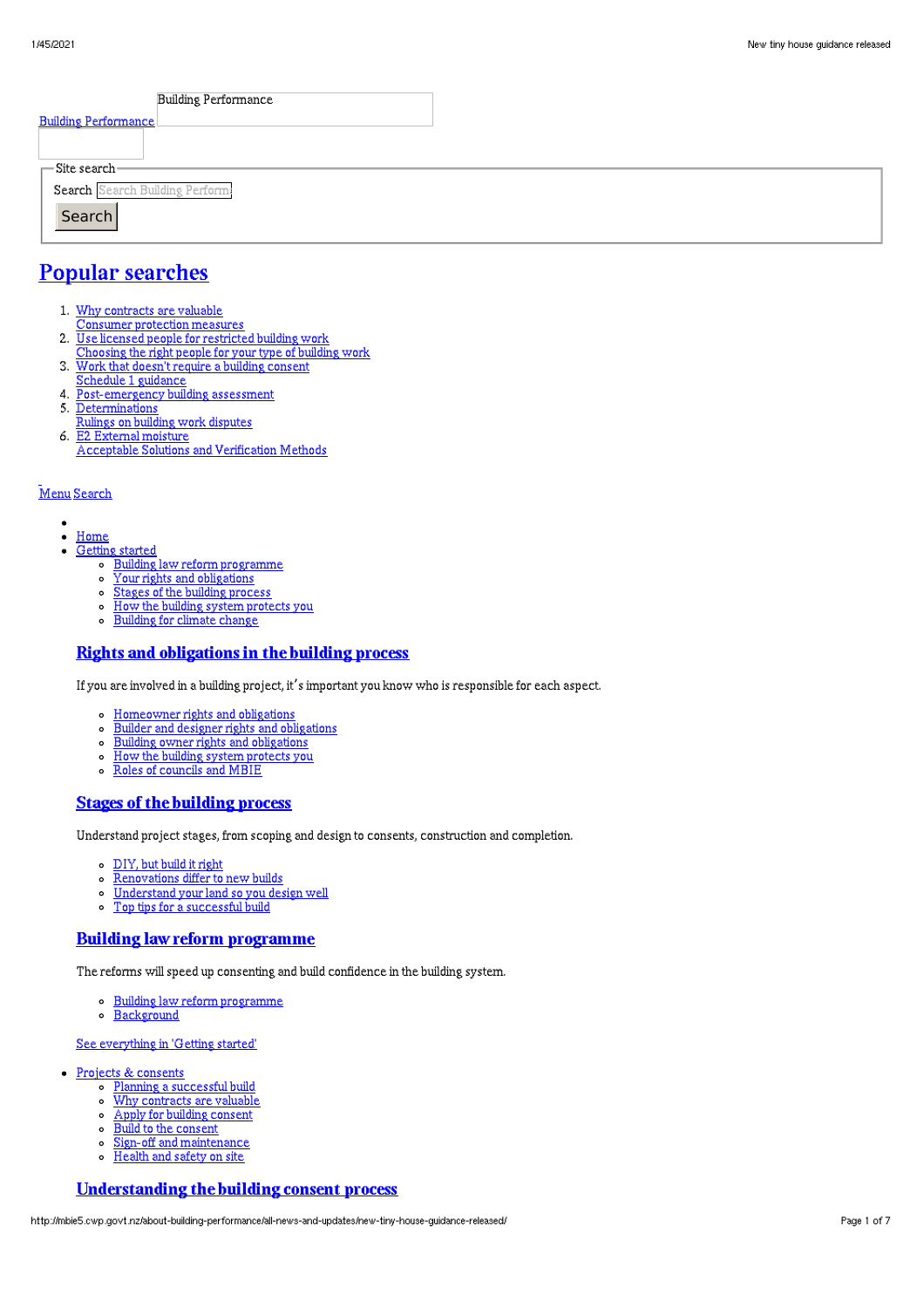For safe, healthy and durable buildings, all building work in New Zealand must meet certain standards. Find out how to build within the rules.

# [Health](http://mbie5.cwp.govt.nz/projects-and-consents/health-and-safety-on-site/) and safety on site

Avoid accidents and make site safety a priority.

## 1. Planning a successful build

- o Check if you need [consents](http://mbie5.cwp.govt.nz/projects-and-consents/planning-a-successful-build/scope-and-design/check-if-you-need-consents/)
- $\circ$ [Choosing](http://mbie5.cwp.govt.nz/projects-and-consents/planning-a-successful-build/scope-and-design/choosing-the-right-people-for-your-type-of-building-work/) the right people for your type of building work
- Why [contracts](http://mbie5.cwp.govt.nz/projects-and-consents/why-contracts-are-valuable/) are valuable  $\overline{a}$

#### 2. Getting a consent

- Apply for building [consent](http://mbie5.cwp.govt.nz/projects-and-consents/apply-for-building-consent/)
- How to support your building consent [application](http://mbie5.cwp.govt.nz/projects-and-consents/apply-for-building-consent/support-your-consent-application/)
- [Understanding](http://mbie5.cwp.govt.nz/projects-and-consents/apply-for-building-consent/building-consent-process/) the building consent process

#### 3. Building to the consent

- Making [changes](http://mbie5.cwp.govt.nz/projects-and-consents/build-to-the-consent/making-changes-to-your-plans/) to your plans
- Typical council [inspections](http://mbie5.cwp.govt.nz/projects-and-consents/build-to-the-consent/typical-council-inspections/) of a building project
- [Completing](http://mbie5.cwp.govt.nz/projects-and-consents/sign-off-and-maintenance/completing-your-project/) your project

# 4. Sign-off and maintenance

- Get the build [signed](http://mbie5.cwp.govt.nz/projects-and-consents/sign-off-and-maintenance/completing-your-project/get-the-build-signed-off/) off
- How to [identify](http://mbie5.cwp.govt.nz/projects-and-consents/sign-off-and-maintenance/completing-your-project/how-to-identify-defects/) defects
- Protecting your [investment](http://mbie5.cwp.govt.nz/projects-and-consents/sign-off-and-maintenance/protecting-your-investment/)  $\circ$

#### See [everything](http://mbie5.cwp.govt.nz/projects-and-consents/) in 'Projects & consents'

- Building Code [compliance](http://mbie5.cwp.govt.nz/building-code-compliance/)
	- A General [provisions](http://mbie5.cwp.govt.nz/building-code-compliance/a-general-provisions/)
	- o B [Stability](http://mbie5.cwp.govt.nz/building-code-compliance/b-stability/)
	- C [Protection](http://mbie5.cwp.govt.nz/building-code-compliance/c-protection-from-fire/) from fire
	- $\circ$ D [Access](http://mbie5.cwp.govt.nz/building-code-compliance/d-access/)
	- E [Moisture](http://mbie5.cwp.govt.nz/building-code-compliance/e-moisture/)  $\circ$
	- F [Safety](http://mbie5.cwp.govt.nz/building-code-compliance/f-safety-of-users/) of users  $\circ$
	- G [Services](http://mbie5.cwp.govt.nz/building-code-compliance/g-services-and-facilities/) and facilities  $\circ$
	- H Energy [efficiency](http://mbie5.cwp.govt.nz/building-code-compliance/h-energy-efficiency/)  $\circ$
	- $\circ$ Specific [buildings](http://mbie5.cwp.govt.nz/building-code-compliance/specific-buildings/)
	- $\circ$ [Canterbury](http://mbie5.cwp.govt.nz/building-code-compliance/canterbury-rebuild/) rebuild
	- Product assurance & [MultiProof](http://mbie5.cwp.govt.nz/building-code-compliance/product-assurance-and-multiproof/)  $\circ$
	- [Warnings](http://mbie5.cwp.govt.nz/building-code-compliance/warnings-and-bans-on-building-products/) and bans on building products  $\circ$
	- Building Code and [handbooks](http://mbie5.cwp.govt.nz/building-code-compliance/building-code-and-handbooks/)  $\circ$
	- $\circ$ How the [Building](http://mbie5.cwp.govt.nz/building-code-compliance/how-the-building-code-works/) Code works
	- $\circ$ [Geotechnical](http://mbie5.cwp.govt.nz/building-code-compliance/geotechnical-education/) education
	- Building [Performance](http://mbie5.cwp.govt.nz/building-code-compliance/building-performance-resource-centre/) Resource Centre  $\circ$
	- Introduction to [medium-density](http://mbie5.cwp.govt.nz/building-code-compliance/introduction-to-medium-density-housing/) housing  $\circ$
	- $\circ$ [Maintaining](http://mbie5.cwp.govt.nz/building-code-compliance/annual-building-code-updates/) the Building Code
	- $\circ$ [Digitising](http://mbie5.cwp.govt.nz/building-code-compliance/digitising-the-building-code/) the Building Code

## In this section

- o How the [Building](http://mbie5.cwp.govt.nz/building-code-compliance/how-the-building-code-works/) Code works
- [Maintaining](http://mbie5.cwp.govt.nz/building-code-compliance/annual-building-code-updates/) the Building Code  $\circ$
- [Different](http://mbie5.cwp.govt.nz/building-code-compliance/how-the-building-code-works/different-ways-to-comply/) ways to comply with the Building Code  $\circ$
- Specific [buildings](http://mbie5.cwp.govt.nz/building-code-compliance/specific-buildings/)  $\circ$
- Product assurance & [MultiProof](http://mbie5.cwp.govt.nz/building-code-compliance/product-assurance-and-multiproof/)  $\sim$
- $\circ$ Introduction to [medium-density](http://mbie5.cwp.govt.nz/building-code-compliance/introduction-to-medium-density-housing/) housing
- $\circ$ Building [Performance](http://mbie5.cwp.govt.nz/building-code-compliance/building-performance-resource-centre/) Resource Centre

# Find Acceptable Solutions, Verification Methods, updates and technical guidance by Building Code clause.

- $\circ$ a General provisions
- $\circ$ b **Stability**
- $\circ$ c
- Protection from fire
- $\circ$ d
- Access  $\sim$  $\bar{\mathrm{M}}$ oisture

http://mbie5.cwp.govt.nz/about-building-performance/all-news-and-updates/new-tiny-house-guidance-released/ Page 2 of 7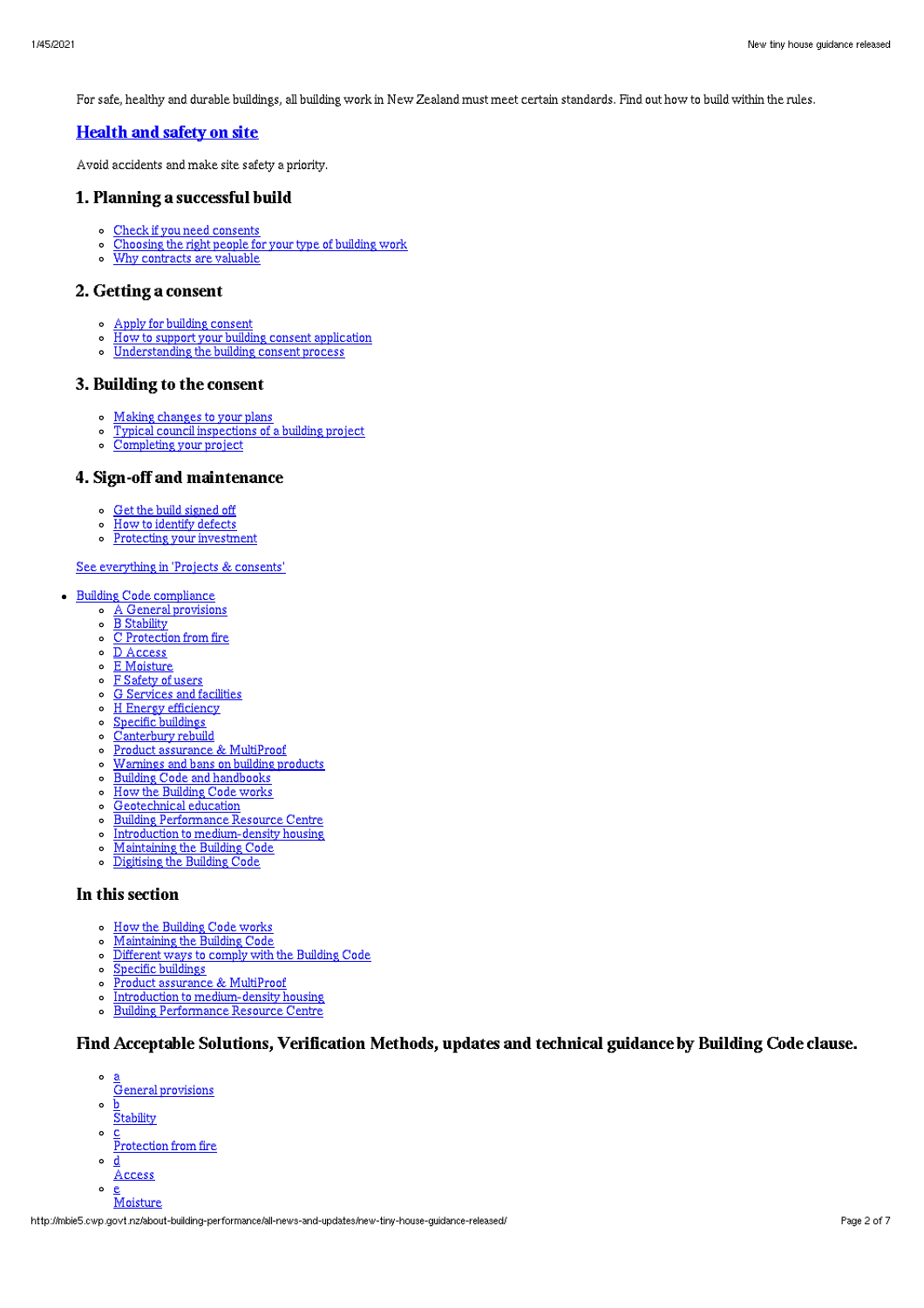- $\circ$ f Safety of users
- $\circ$ g
- **Services** and facilities
- $\circ$ h Energy efficiency

See everything in 'Building Code [compliance](http://mbie5.cwp.govt.nz/building-code-compliance/)'

- [Managing](http://mbie5.cwp.govt.nz/managing-buildings/) buildings  $\bullet$ 
	- [Managing](http://mbie5.cwp.govt.nz/managing-buildings/managing-your-bwof/) your BWoF
	- General information on building safety in [earthquakes](http://mbie5.cwp.govt.nz/managing-buildings/building-safety-in-earthquakes/)  $\sim$
	- Securing [unreinforced](http://mbie5.cwp.govt.nz/managing-buildings/unreinforced-masonry/) masonry building parapets and facades  $\circ$
	- Managing [earthquake-prone](http://mbie5.cwp.govt.nz/managing-buildings/managing-earthquake-prone-buildings/) buildings  $\circ$
	- Managing buildings in an [emergency](http://mbie5.cwp.govt.nz/managing-buildings/managing-buildings-in-an-emergency/)  $\circ$
	- $\circ$ Change of use and [alterations](http://mbie5.cwp.govt.nz/managing-buildings/change-of-use-and-alterations/)

#### About managing buildings

- [Managing](http://mbie5.cwp.govt.nz/managing-buildings/managing-your-bwof/) your BWoF (for buildings with specified systems)
- General information on building safety in [earthquakes](http://mbie5.cwp.govt.nz/managing-buildings/building-safety-in-earthquakes/)  $\circ$
- $\circ$ Managing [earthquake-prone](http://mbie5.cwp.govt.nz/managing-buildings/managing-earthquake-prone-buildings/) buildings
- Securing [unreinforced](http://mbie5.cwp.govt.nz/managing-buildings/unreinforced-masonry/) masonry building parapets and facades
- Change of use, [alterations](http://mbie5.cwp.govt.nz/managing-buildings/change-of-use-and-alterations/) and extension of life
- o Managing buildings in an [emergency](http://mbie5.cwp.govt.nz/managing-buildings/managing-buildings-in-an-emergency/)

#### Specified systems and compliance schedules

If you own a building that contains a specified system such as a cable car, you must ensure they are effectively operated for the life of the building and in keeping with the council-issued compliance schedule.

- Inspections and [maintenance](http://mbie5.cwp.govt.nz/managing-buildings/managing-your-bwof/inspections-and-maintenance/) of specified systems as a building owner
- Fines and penalties for offences relating to [compliance](http://mbie5.cwp.govt.nz/managing-buildings/managing-your-bwof/fines-and-penalties/) schedules
- $\circ$ [Compliance](http://mbie5.cwp.govt.nz/projects-and-consents/sign-off-and-maintenance/completing-your-project/compliance-schedules/) schedules

#### See [everything](http://mbie5.cwp.govt.nz/managing-buildings/) in 'Managing buildings'

- [Resolving](http://mbie5.cwp.govt.nz/resolving-problems/) problems
	- **o** [Resolution](http://mbie5.cwp.govt.nz/resolving-problems/resolution-options/) options
	- [Building](http://mbie5.cwp.govt.nz/resolving-problems/building-consent-and-sign-off/) consent and sign-off
	- o [Contracts](http://mbie5.cwp.govt.nz/resolving-problems/contracts/)
	- [Builds](http://mbie5.cwp.govt.nz/resolving-problems/builds/)
	- o [Designs](http://mbie5.cwp.govt.nz/resolving-problems/designs/)
	- [Councils](http://mbie5.cwp.govt.nz/resolving-problems/councils/)
	- $\circ$ **[Clients](http://mbie5.cwp.govt.nz/resolving-problems/clients/)**

#### [Resolving](http://mbie5.cwp.govt.nz/resolving-problems/) problems

- [Resolution](http://mbie5.cwp.govt.nz/resolving-problems/resolution-options/) options
- [Building](http://mbie5.cwp.govt.nz/resolving-problems/building-consent-and-sign-off/) consent and sign-off  $\circ$
- $\circ$ **[Contracts](http://mbie5.cwp.govt.nz/resolving-problems/contracts/)**
- **[Builds](http://mbie5.cwp.govt.nz/resolving-problems/builds/)**  $\circ$
- [Designs](http://mbie5.cwp.govt.nz/resolving-problems/designs/)  $\circ$
- **[Councils](http://mbie5.cwp.govt.nz/resolving-problems/councils/)**  $\circ$
- $\circ$ **[Clients](http://mbie5.cwp.govt.nz/resolving-problems/clients/)**

#### **[Determinations](http://mbie5.cwp.govt.nz/resolving-problems/resolution-options/determinations/)**

A determination is a binding decision made by MBIE providing a way of solving disputes or questions about the rules that apply to buildings, how buildings are used, building accessibility, and health and safety.

- Understanding [determinations](http://mbie5.cwp.govt.nz/resolving-problems/resolution-options/determinations/)
- Applying for a [determination](http://mbie5.cwp.govt.nz/resolving-problems/resolution-options/determinations/applying-for-a-determination/)  $\circ$
- $\circ$ Steps in the [determination](http://mbie5.cwp.govt.nz/resolving-problems/resolution-options/determinations/steps-in-the-determination-process/) process
- Previous [determinations](http://mbie5.cwp.govt.nz/resolving-problems/resolution-options/determinations/determinations-issued/)  $\circ$

## **[Weathertight](http://mbie5.cwp.govt.nz/resolving-problems/resolution-options/weathertight-services/) Services**

- Signs of a leaky [home](http://mbie5.cwp.govt.nz/resolving-problems/resolution-options/weathertight-services/signs-of-a-leaky-home/)
- How to make a [Weathertight](http://mbie5.cwp.govt.nz/resolving-problems/resolution-options/weathertight-services/make-a-weathertight-home-claim/) Claim  $\circ$
- $\circ$ Resolving a [Weathertight](http://mbie5.cwp.govt.nz/resolving-problems/resolution-options/weathertight-services/resolving-a-claim/) Claim

See [everything](http://mbie5.cwp.govt.nz/resolving-problems/) in 'Resolving problems'

- $\bullet$ [Home](http://mbie5.cwp.govt.nz/)
- About Building [Performance](http://mbie5.cwp.govt.nz/about-building-performance/)

http://mbie5.cwp.govt.nz/about-building-performance/all-news-and-updates/new-tiny-house-guidance-released/ Page 3 of 7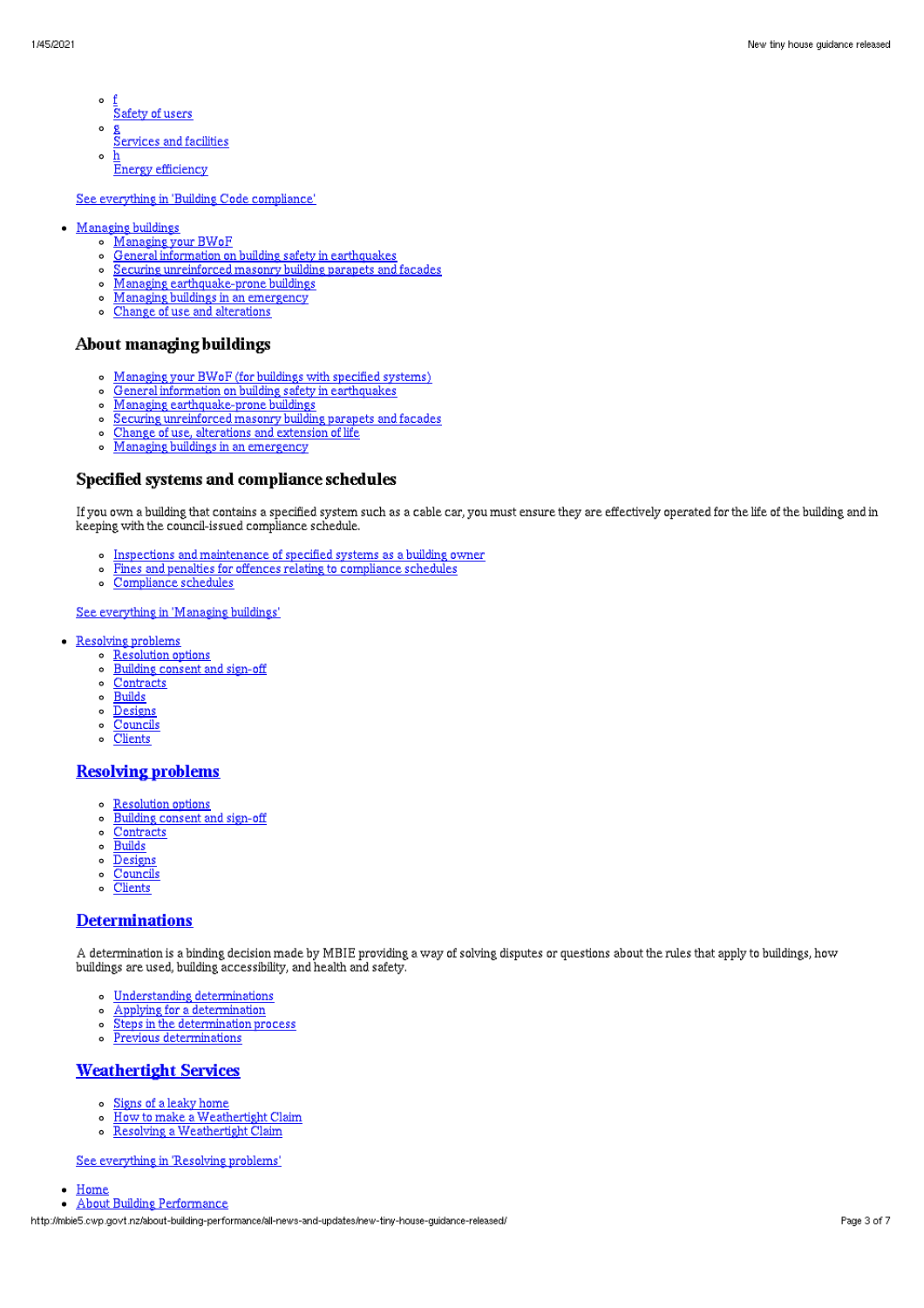- News and [updates](http://mbie5.cwp.govt.nz/about-building-performance/all-news-and-updates/)
- New tiny house guidance released

# New tiny house guidance released

- [Print](http://mbie5.cwp.govt.nz/#) [Share](http://mbie5.cwp.govt.nz/#)
- $\circ$ 
	- $\circ$
	- $\circ$
- 
- $\bullet$  [Save](http://mbie5.cwp.govt.nz/about-building-performance/all-news-and-updates/new-tiny-house-guidance-released/downloadpdf)

#### Posted: 1 November 2021

| Tiny homes v2 |  |  |  |
|---------------|--|--|--|
|               |  |  |  |
|               |  |  |  |
|               |  |  |  |
|               |  |  |  |
|               |  |  |  |
|               |  |  |  |

New tiny house guidance has been developed around what rules apply and what requirements to consider before building a tiny house.

- [Print](http://mbie5.cwp.govt.nz/#) [Share](http://mbie5.cwp.govt.nz/#)
	- $\circ$
	- $\circ$
	- $\circ$
	- $\circ$
- [Save](http://mbie5.cwp.govt.nz/about-building-performance/all-news-and-updates/new-tiny-house-guidance-released/downloadpdf)

Tiny houses need to be safe, healthy and durable for their intended use. As building regulator, MBIE aims to ensure that all building work in New Zealand meets these requirements.

This guidance seeks to clarify any ambiguity on which rules for apply to which tiny houses, particularly for tiny houses on wheels. Tiny houses on wheels will often be vehicles (eg motor homes) but will also be buildings if they are 'immovable' and 'occupied by people on a permanent or long term basis'.

This guidance provides detail on these definitions along with considerations to help determine if a tiny house is a building or a vehicle, or both a building and a vehicle, and which relevant laws they need to comply with.

No legislative or regulatory changes have been made regarding tiny houses. This guidance has been created to help people understand the current requirements for tiny houses.

MBIE has developed this guidance in consultation with a tiny house stakeholder group to support a consistent approach to issuing building consents for tiny houses across each region of New Zealand.

Tiny House [Guidance](http://mbie5.cwp.govt.nz/assets/Uploads/getting-started/tiny-houses/tiny-houses-guidance-mbie.pdf) for the Building Act 2004

# Tags in this article

- [News](http://mbie5.cwp.govt.nz/about-building-performance/all-news-and-updates/?category%255B0%255D=news)
- **[Guidance](http://mbie5.cwp.govt.nz/about-building-performance/all-news-and-updates/?topic=guidance)**
- **[Compliance](http://mbie5.cwp.govt.nz/about-building-performance/all-news-and-updates/?topic=compliance)**

# News and [updates](http://mbie5.cwp.govt.nz/about-building-performance/all-news-and-updates/)

- $2021$ 
	- November New tiny house [guidance](http://mbie5.cwp.govt.nz/about-building-performance/all-news-and-updates/new-tiny-house-guidance-released/) released
	- October
		- New Code of Ethics for Licensed Building [Practitioners](http://mbie5.cwp.govt.nz/about-building-performance/all-news-and-updates/new-code-of-ethics-for-licensed-building-practitioners/)
		- **Removing cheques from the [infringement](http://mbie5.cwp.govt.nz/about-building-performance/all-news-and-updates/removing-cheques-from-the-infringement-offences-regulations/) offences regulations**
	- September New MBIE report shows the building sector has remained strong through [COVID-19](http://mbie5.cwp.govt.nz/about-building-performance/all-news-and-updates/new-mbie-report-shows-the-building-sector-has-remained-strong-through-covid-19/)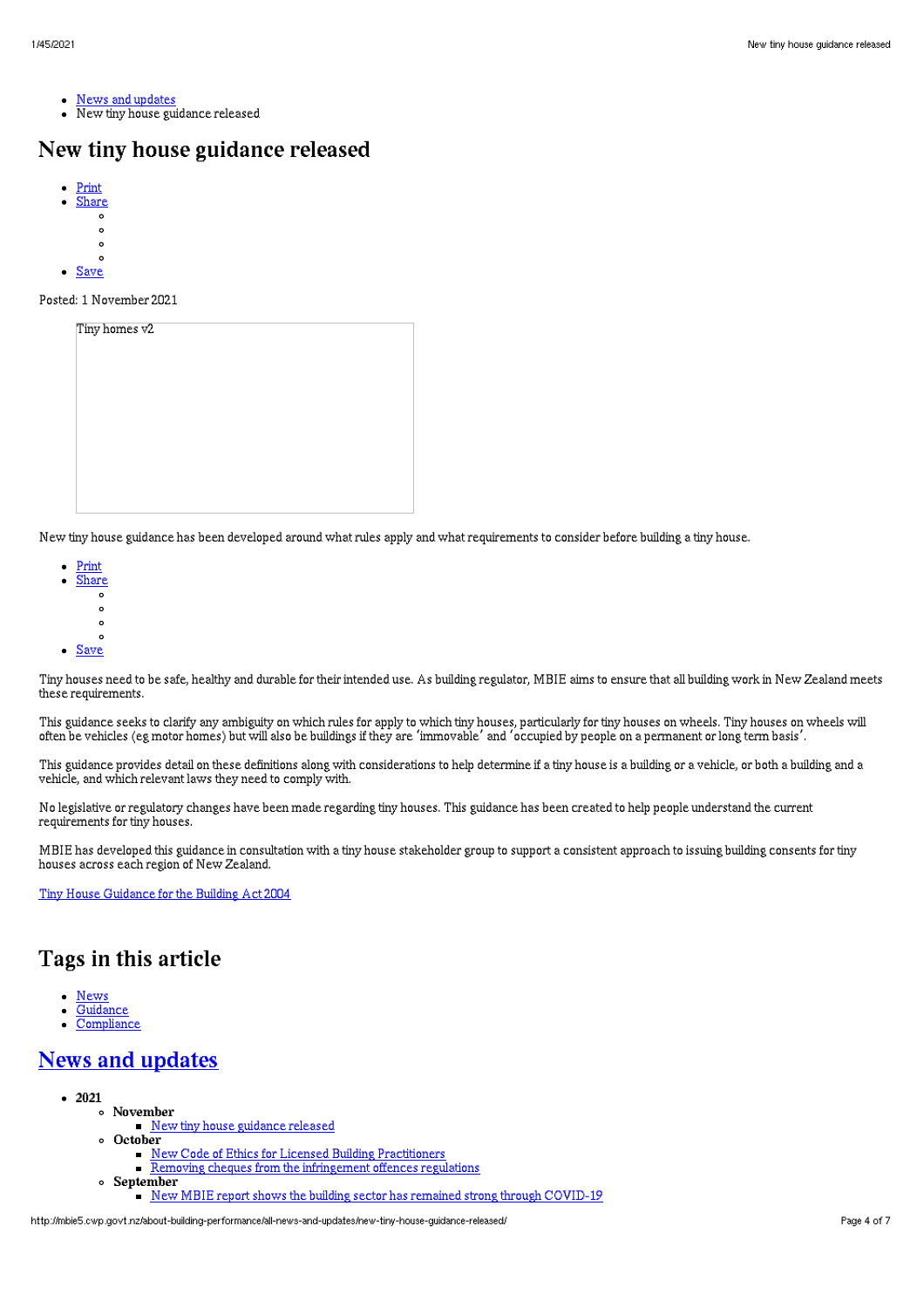- Au gu s
- t<br><u>Building stronger conversations at BOI[N](http://mbie5.cwp.govt.nz/about-building-performance/all-news-and-updates/building-stronger-conversations-at-boinz-2021/)Z 2021</u>
	- $\blacksquare$ Building Code consultation receives more submissions than last five years co[mb](http://mbie5.cwp.govt.nz/about-building-performance/all-news-and-updates/building-code-consultation-receives-more-submissions-than-last-five-years-combined/)ined
- J u l y
	- Building consent syst[em](http://mbie5.cwp.govt.nz/about-building-performance/all-news-and-updates/building-consent-system-evaluation/) evaluation
		- Le[ar](http://mbie5.cwp.govt.nz/about-building-performance/all-news-and-updates/learning-from-emergency-events-requiring-building-management/)ning from emergency events requiring building management
		- $\blacksquare$ Our Building for [th](http://mbie5.cwp.govt.nz/about-building-performance/all-news-and-updates/our-building-for-the-future-indicators-explorer-is-live/)e Future - Indicators Explorer is live
- June
	- Auckl[an](http://mbie5.cwp.govt.nz/about-building-performance/all-news-and-updates/auckland-council-designation-of-area-for-building-emergency-management/)d Council Designation of Area for Building Emergency Management
	- The Building Amen[dm](http://mbie5.cwp.govt.nz/about-building-performance/all-news-and-updates/the-building-amendment-bill-has-passed-into-law/)ent Bill has passed into law
	- Minor changes to the Plu[mb](http://mbie5.cwp.govt.nz/about-building-performance/all-news-and-updates/minor-changes-to-the-plumbers-gasfitters-and-drainlayers-act/)ers, Gasfitters, and Drainlayers Act
	- Is your new hot water cylinder co[mp](http://mbie5.cwp.govt.nz/about-building-performance/all-news-and-updates/considering-a-new-hot-water-cylinder-check-it-is-compliant/)liant?
	- Building for Climate Change submissions su[mm](http://mbie5.cwp.govt.nz/about-building-performance/all-news-and-updates/building-for-climate-change-submissions-summary-has-been-published/)ary published  $\blacksquare$
- M ay
	- Strengthening the Licensed Building Pra[cti](http://mbie5.cwp.govt.nz/about-building-performance/all-news-and-updates/strengthening-the-licensed-building-practitioners-scheme/)tioners scheme
	- Building Consent A[uth](http://mbie5.cwp.govt.nz/about-building-performance/all-news-and-updates/building-consent-authority-accreditation-scheme-evaluation/)ority Accreditation Scheme evaluation
- A p ril
	- Consultation op[en](http://mbie5.cwp.govt.nz/about-building-performance/all-news-and-updates/consultation-opens-on-the-2021-building-code-update/)s on the 2021 Building Code update
	- M arc h
		- An update from [th](http://mbie5.cwp.govt.nz/about-building-performance/all-news-and-updates/an-update-from-the-building-system-assurance-team/)e Building System Assurance team
	- Strengthening the safety and resilience of Aotearo[a's](http://mbie5.cwp.govt.nz/about-building-performance/all-news-and-updates/strengthening-the-safety-and-resilience-of-aotearoas-large-dams/) large dams
- February
- [Upd](http://mbie5.cwp.govt.nz/about-building-performance/all-news-and-updates/updating-how-we-manage-buildings-in-an-emergency/)ating how we manage buildings in an emergency
- Januar
- ry<br>The Building Amen[dm](http://mbie5.cwp.govt.nz/about-building-performance/all-news-and-updates/building-law-reform/)ent Bill in 2021
	- Building for Climate Change updat[e:](http://mbie5.cwp.govt.nz/about-building-performance/all-news-and-updates/building-for-climate-change-update/) January 2021
- 2 0 2 0
	- D e c e m b e r
		- [N](http://mbie5.cwp.govt.nz/about-building-performance/all-news-and-updates/national-construction-pipeline-report-2020/)ational Construction Pipeline Report 2020
		- N o v e m b e r
			- Cro[wn](http://mbie5.cwp.govt.nz/about-building-performance/all-news-and-updates/crowning-the-apprentice-of-the-year/)ing the Apprentice of the Year
			- Updating the ti[mb](http://mbie5.cwp.govt.nz/about-building-performance/all-news-and-updates/updating-the-timber-framed-building-standard-nzs3604/)er-framed building standard (NZS 3604)
			- <u>Building Code update Nov[emb](http://mbie5.cwp.govt.nz/about-building-performance/all-news-and-updates/building-code-update-november-2020/)er 2020</u>
		- **October**
- er<br><u>Outcome of 2020 Building Code Update</u>
	- S e p t e m b e r
		- Building Code 2020 update will be published on 5 Nove[mb](http://mbie5.cwp.govt.nz/about-building-performance/all-news-and-updates/building-code-2020-update-will-be-published-on-5-november-2020/)er 2020
	- Au gu s
		- t<br><u>Building for Cli[m](http://mbie5.cwp.govt.nz/about-building-performance/all-news-and-updates/the-first-two-building-for-climate-change-frameworks-are-open-for-consultation/)ate Change Frameworks are open for consultation</u>
		- $\blacksquare$ [N](http://mbie5.cwp.govt.nz/about-building-performance/all-news-and-updates/new-dates-for-updating-building-code/)ew dates for updating Building Code
		- $\blacksquare$ <u>Helping New Zealand build ear[th](http://mbie5.cwp.govt.nz/about-building-performance/all-news-and-updates/helping-new-zealand-build-earthquake-resilience/)quake resilience</u>
	- J u l y
		- $\blacksquare$ 2020 Building Advisory Panel me[mb](http://mbie5.cwp.govt.nz/about-building-performance/all-news-and-updates/2020-building-advisory-panel-members-announced/)ers announced
		- Building for Climate Change progra[mm](http://mbie5.cwp.govt.nz/about-building-performance/all-news-and-updates/building-for-climate-change-programme-gets-underway/)e gets underway
	- June
	- New learning modules available to help you understand [th](http://mbie5.cwp.govt.nz/about-building-performance/all-news-and-updates/new-learning-modules-available-to-help-you-understand-the-building-code/)e Building Code
	- M ay
		- More protection for subco[ntr](http://mbie5.cwp.govt.nz/about-building-performance/all-news-and-updates/subcontractors-protection-with-retention-money-regime/)actors through the retention money regime
		- New building consent exe[mp](http://mbie5.cwp.govt.nz/about-building-performance/all-news-and-updates/new-building-consent-exemptions-approved-by-government/)tions approved by Government
		- Ch[an](http://mbie5.cwp.govt.nz/about-building-performance/all-news-and-updates/change-to-the-delivery-of-2020-building-code-updates/)ge to the delivery of 2020 Building Code updates
	- M arc h
		- Extending June 2020 biannu[al](http://mbie5.cwp.govt.nz/about-building-performance/all-news-and-updates/extending-june-2020-biannual-building-code-consultation/) Building Code consultation
	- February
	- [Hav](http://mbie5.cwp.govt.nz/about-building-performance/all-news-and-updates/have-your-say-on-building-code-amendments-consultation-opens-17-february/)e your say on Building Code amendments consultation opens 17 February
- 2019
	- D e c e m b e r
		- Webinar about key changes to C[/A](http://mbie5.cwp.govt.nz/about-building-performance/all-news-and-updates/key-changes-to-cas2-webinar/)S2
	- N o v e m b e r
	- Latest i[mp](http://mbie5.cwp.govt.nz/about-building-performance/all-news-and-updates/latest-improvements-to-the-building-code-have-been-published/)rovements to the Building Code have been published **October**
	- er<br>Corrections to 2019 C/AS2 Acceptable Solution
	- Next steps [an](http://mbie5.cwp.govt.nz/about-building-performance/all-news-and-updates/next-steps-announced-for-building-law-reforms/)nounced for building law reforms
	- S e p t e m b e r
		- Third consultation of the biannual Building Code update closing soon
		- [N](http://mbie5.cwp.govt.nz/about-building-performance/all-news-and-updates/national-construction-pipeline-report-2019/)ational Construction Pipeline Report 2019
	- Au gu s
		- t<br><u>Submissions su[mm](http://mbie5.cwp.govt.nz/about-building-performance/all-news-and-updates/submissions-summary-on-proposed-building-law-changes-now-available/)ary on proposed building law changes now available</u>
		- Have your s[ay](http://mbie5.cwp.govt.nz/about-building-performance/all-news-and-updates/building-code-changes-consultation-opens-5-august/) on Building Code changes consultation opens 5 August
	- J u l y
		- $\blacksquare$ CertMark International withdraws from NZ CodeMark scheme
		- $\blacksquare$ Cert[M](http://mbie5.cwp.govt.nz/about-building-performance/all-news-and-updates/certmark-international-suspended-as-codemark-product-certification-body/)ark International suspended as CodeMark product certification body
		- $\blacksquare$ MBIE funds over 120 building standards for free do[wn](http://mbie5.cwp.govt.nz/about-building-performance/all-news-and-updates/mbie-funds-over-120-building-standards-for-free-download/)load
	- June
		- Updates to the Building Code will make it easier to co[mp](http://mbie5.cwp.govt.nz/about-building-performance/all-news-and-updates/updates-to-the-building-code-will-make-it-easier-to-comply/)ly
		- Consultation no[w](http://mbie5.cwp.govt.nz/about-building-performance/all-news-and-updates/consultation-now-closed-on-building-law-reforms/) closed on building law reforms
		- $\blacksquare$ Se[cti](http://mbie5.cwp.govt.nz/about-building-performance/all-news-and-updates/section-c5-concrete-buildings-proposed-revision/)on C5 'Concrete Buildings' proposed revision
		- New syst[em](http://mbie5.cwp.govt.nz/about-building-performance/all-news-and-updates/new-system-for-building-emergency-management/) for building emergency management
	- M ay
		- Updated inform[ati](http://mbie5.cwp.govt.nz/about-building-performance/all-news-and-updates/updated-information-on-private-building-consent-authority-registration/)on on private building consent authority registration
	- A p ril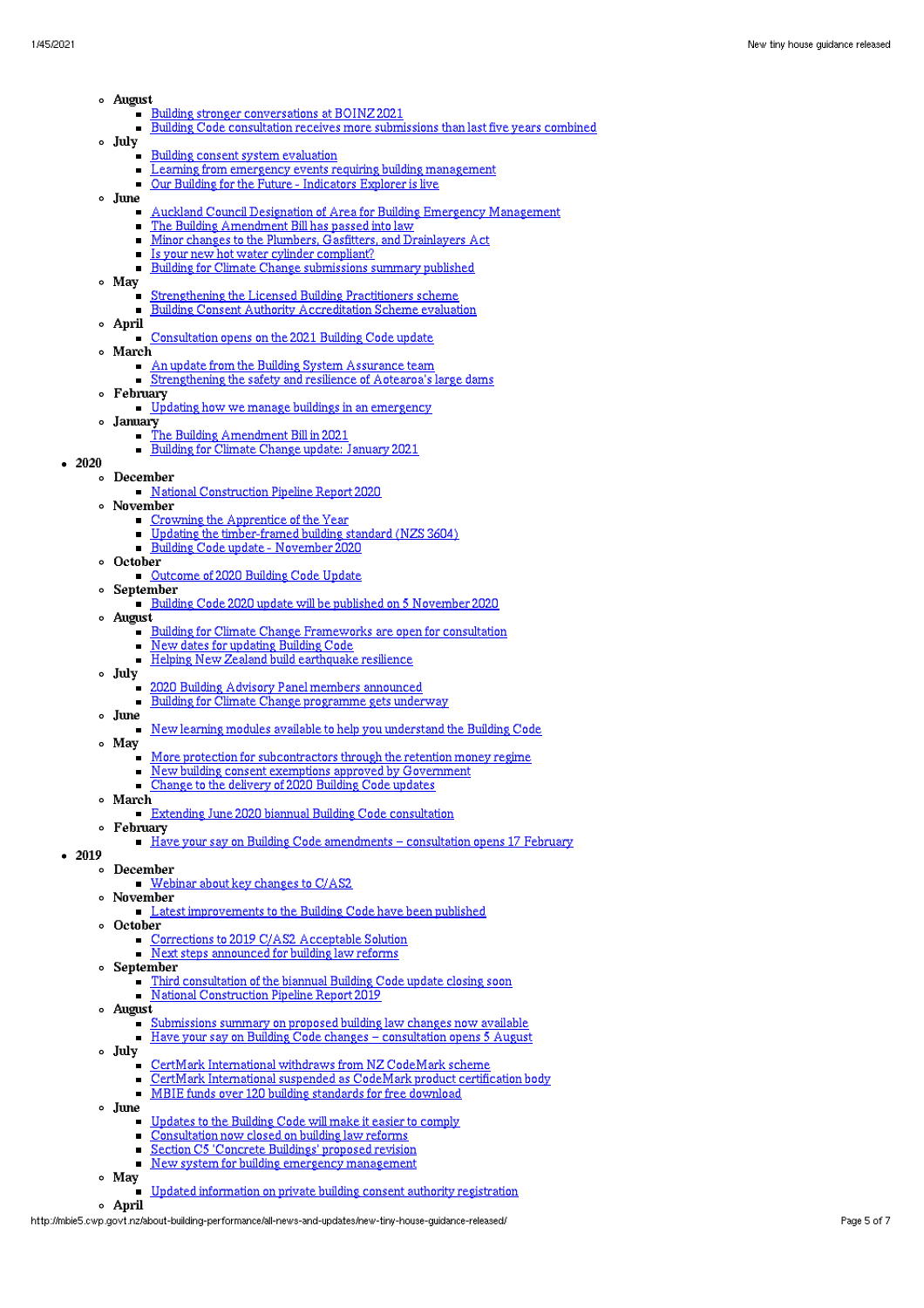- Report released about [Tauranga](http://mbie5.cwp.govt.nz/about-building-performance/all-news-and-updates/report-released-about-tauranga-city-councils-actions-related-to-bella-vista/) City Council's actions related to Bella Vista
- March
	- [Consultation](http://mbie5.cwp.govt.nz/about-building-performance/all-news-and-updates/consultation-on-amending-acceptable-solutions-and-verification-methods-june-2019-update/) on amending Acceptable Solutions and Verification Methods June 2019 Update
- February
	- **BEAL CodeMark product certification body [accreditation](http://mbie5.cwp.govt.nz/about-building-performance/all-news-and-updates/bc-update-245/) revoked**
	- Fire [performance](http://mbie5.cwp.govt.nz/about-building-performance/all-news-and-updates/bc-update-244/) of external wall cladding systems
- $-2018$
- November
	- Acceptable Solution and Verification Method [amendments](http://mbie5.cwp.govt.nz/about-building-performance/all-news-and-updates/bc-update-243/) November 2018
	- $\blacksquare$ BEAL CodeMark product [certification](http://mbie5.cwp.govt.nz/about-building-performance/all-news-and-updates/bc-update-2/) body issued notice of revocation
	- Six ACP CodeMark [certificates](http://mbie5.cwp.govt.nz/about-building-performance/all-news-and-updates/bc-update-241/) removed
	- October
		- Online courses on managing buildings in an [emergency](http://mbie5.cwp.govt.nz/about-building-performance/all-news-and-updates/bc-update-240/)
		- **[Consultation](http://mbie5.cwp.govt.nz/about-building-performance/all-news-and-updates/mbie-consulting-on-proposal-to-change-codemark-regulations/) on proposal to change CodeMark regulations**
- [Print](http://mbie5.cwp.govt.nz/#)

# Navigation

- [Getting](http://mbie5.cwp.govt.nz/getting-started/) started
- Projects & [consents](http://mbie5.cwp.govt.nz/projects-and-consents/)  $\bullet$  $\bullet$
- Building Code [compliance](http://mbie5.cwp.govt.nz/building-code-compliance/) [Managing](http://mbie5.cwp.govt.nz/managing-buildings/) buildings
- [Resolving](http://mbie5.cwp.govt.nz/resolving-problems/) problems

# What are you looking for?

## General

- About Building [Performance](http://mbie5.cwp.govt.nz/about-building-performance/)
- [Canterbury](http://mbie5.cwp.govt.nz/building-code-compliance/canterbury-rebuild/) rebuild
- Practice [Advisories](http://mbie5.cwp.govt.nz/search/?keyword=practice+advisory&search=)  $\bullet$
- Building [CodeHub](https://codehub.building.govt.nz)

## Building Officials

- BCA [competencies](http://mbie5.cwp.govt.nz/building-officials/national-bca-competency-assessment-system/)  $\bullet$
- BCA [register](http://mbie5.cwp.govt.nz/building-officials/find-a-bca/)
- [Technical](http://mbie5.cwp.govt.nz/building-officials/technical-reviews/) reviews

## News Updates

- New tiny house [guidance](http://mbie5.cwp.govt.nz/about-building-performance/all-news-and-updates/new-tiny-house-guidance-released/) released  $\bullet$
- $\bullet$ New Code of Ethics for Licensed Building [Practitioners](http://mbie5.cwp.govt.nz/about-building-performance/all-news-and-updates/new-code-of-ethics-for-licensed-building-practitioners/)
- Removing cheques from the [infringement](http://mbie5.cwp.govt.nz/about-building-performance/all-news-and-updates/removing-cheques-from-the-infringement-offences-regulations/) offences regulations
- See all All news and [updates](http://mbie5.cwp.govt.nz/about-building-performance/all-news-and-updates/)

# About Us

- $\bullet$ [Facebook](https://www.facebook.com/MBIEgovtNZ)
- [LinkedIn](https://www.linkedin.com/company/ministry-of-business-innovation-and-employment)  $\bullet$
- [Twitter](https://twitter.com/mbiegovtnz)  $\bullet$ [YouTube](https://www.youtube.com/user/dbhnewzealand)  $\bullet$
- 
- [Subscribe](https://confirmsubscription.com/h/r/7BC65D75D18899C62540EF23F30FEDED)
- [Contact](http://mbie5.cwp.govt.nz/about-building-performance/contact-us/) us  $\bullet$



- [Privacy](http://mbie5.cwp.govt.nz/about-building-performance/privacy-policy/) policy  $\bullet$
- [Disclaimer](http://mbie5.cwp.govt.nz/about-building-performance/disclaimer/)  $\bullet$
- Convright  $\bullet$
- $\bullet$ © Ministry of Business, Innovation and Employment

#### [Top](http://mbie5.cwp.govt.nz/#top)

This information is published by the Ministry of Business, Innovation and Employment's Chief Executive. It is a general guide only and, if used, does not relieve any person of the obligation to consider any matter to which the information relates according to the circumstances of the particular case. Expert advice may be http://mbie5.cwp.govt.nz/about-building-performance/all-news-and-updates/new-tiny-house-guidance-released/ Page 6 of 7